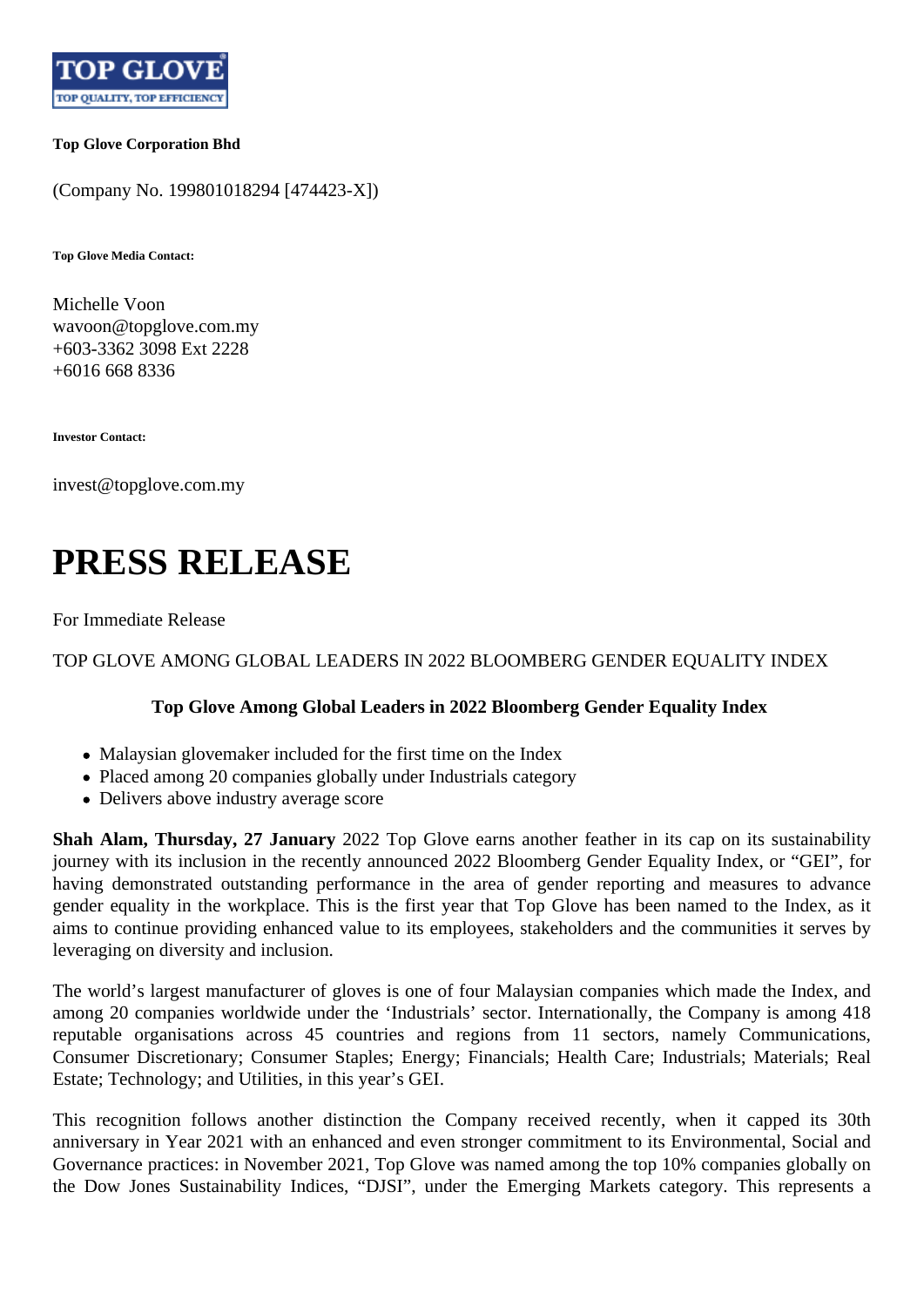commendable increase from 2020, when it stood among the top 19% of its peers and is the third y running the company has been included on the prestigious index, as at the score date of 12 November 20

Established since 2016, the GEI is a modified market capitalisation weighted index that aims to track performance of public listed companies committed to transparency in gender data reporting. It measure companies against five criteria: female leadership and talent pipeline; equal pay and gender pay pa inclusive culture; anti sexual harassment policies; and pro women brand.

Dato' Lee Kim Meow, Managing Director of Top Glove, said: "We believe a diverse and respectful culture is key to boosting staff morale, retaining outstanding talent, and improving productivity. We are committed to providing equal opportunities in recruitment and career growth supported by zero tolerance discrimination. Top Glove's inclusion in the 2022 Bloomberg GEI is a validation of the Company's effort in this spectrum; and inspires us to continue to do well so that we can continue to do good."

Peter T. Grauer, Chairman of Bloomberg and Founding Chairman of the U.S. 30% Clubsaid: "We are proud to recognise Top Glove and the other 417 companies included in the 2022 GEI for the commitment to transparency and setting a new standard in gender related data reporting. Even though threshold for inclusion in the GEI has risen, the member list continues to grow. This is a testament that more companies are working to improve upon their gender related metrics, fostering more opportunity for diver talent to succeed in their organisations."

Top Glove had participated in a social survey, which was created by Bloomberg in collaboration with subject matter experts globally. Companies included on this year's Index scored at or above a glo threshold established by Bloomberg to reflect disclosure and the achievement or adoption of best in c statistics and policies.

For more information on Top Glovettps://www.topglove.com/home

#####

About Top Glove Corporation Bhd

Top Glove Corporation Bhd is listed on the Bursa Malaysia Stock Exchange Main Board and Singapore Exchange Mainboard. It is also one of the component stocks of the FTSE Bursa Malaysia KLCI Index, FE Top 100 Index, FBM Emas Index, FBM Hijrah Syariah Index and FBM Emas Syariah Index. A Forbes Global 2000 company, Top Glove is currently the world's largest manufacturer of gloves with an establish corporate culture and good business direction of producing consistently high quality, cost efficient glove Top Glove has over 2,000 customers worldwide and exports to more than 195 countries.

Summary of key information:

As at 27 January 2022